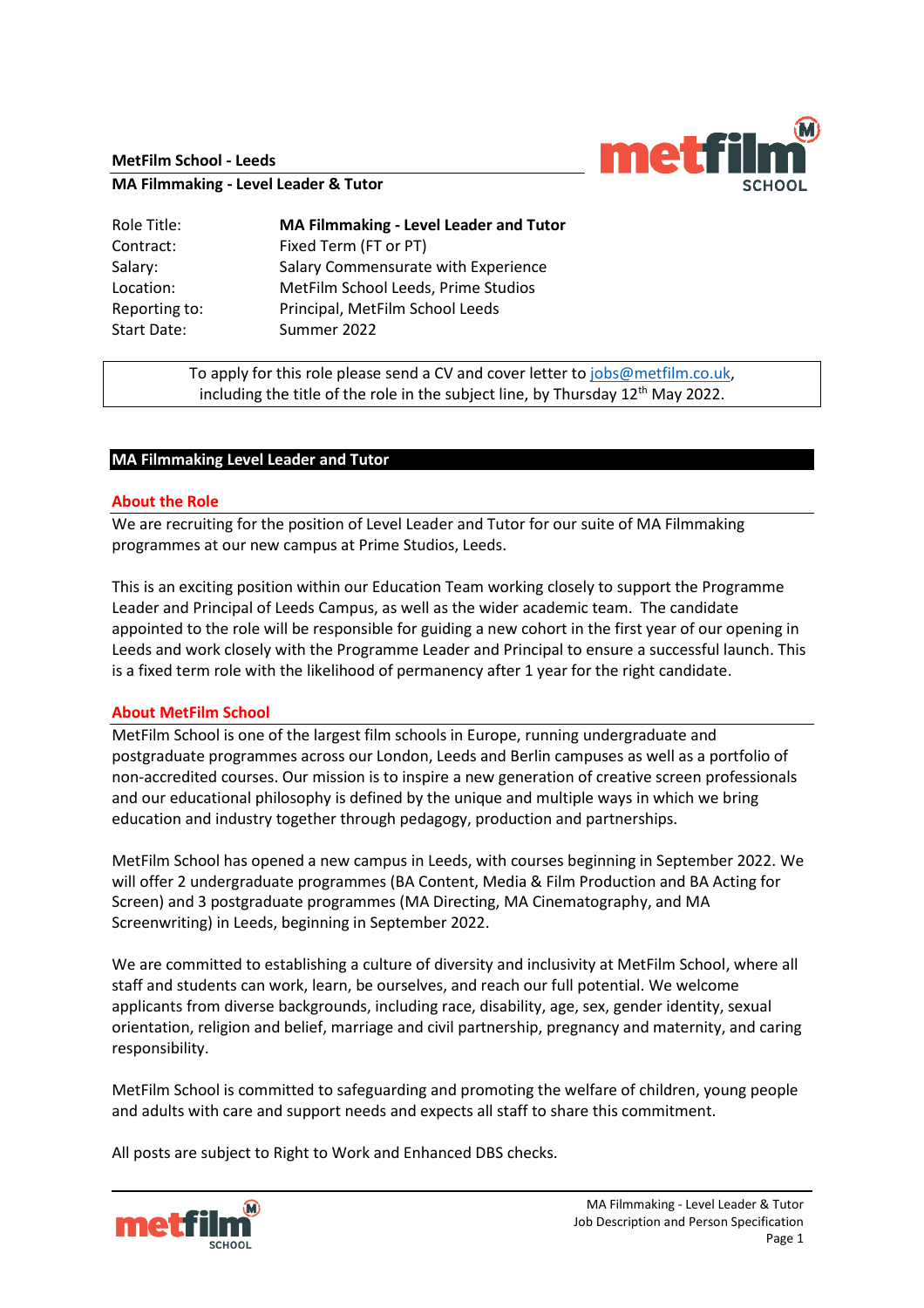## **Key Accountabilities**

- $\circ$  To support the Programme Leader and Principal in the leadership of the programme(s) so as to ensure excellent student experience and academic success
- $\circ$  To support the Programme Leader and Principal in maintaining academic standards and to ensure effective delivery, working with MetFilm School's systems and processes
- o To support the Programme Leader and Principal in the monitoring of the student experience using key indicators including student engagement, attainment and progression including analysis of relevant feedback and data.
- $\circ$  To support the management and coordination of a team of tutors helping to ensure they deliver against responsibilities.
- $\circ$  To ensure an excellent student experience and support and/or signpost students to the relevant support in learning and more broadly in student experience
- o To ensure programme documentation is accurate and aligns with validated documentation.
- o To ensure programme delivery and associated output is following best practice in relation to diversity, equality and inclusion.
- o To deliver teaching, personal and academic tutorials and module leading
- o To establish and enhance professional and industry relationships to support continual improvement of programme delivery
- o To be a member of the relevant Programme Committee and representation at other Committees.
- $\circ$  To be cognisant of academic frameworks as well as other external regulatory bodies
- o To support the Programme Leader and Principal in any annual monitoring processes and contributing to any module or programme review modifications
- $\circ$  To be willing to undertake CPD/scholarly activity including any professional development and membership of HEA
- o To represent MetFilm School at events including Open Days, Celebration Screenings and managing text for website and course outlines where required

*You may also be required to carry out other duties in keeping with the nature of the post as directed by, and agreed with your line manager.* 

### **Knowledge and Qualifications**

### **Essential**

- o First degree in a relevant discipline
- o Postgraduate degree or equivalent industry experience in Creative Industries
- o Experience of teaching at Higher Education level
- o An active interest in current developments in teaching, learning and the student experience
- o Commitment to diversity, equality, inclusivity and safeguarding

### **Desired**

- o PGCE/Fellowship of the Higher Education Academy
- o Experience of teaching at taught postgraduate level

### **Skills, Experience and Achievements**

### **Essential**

- o Pastoral care skills
- o Student centred approach
- o Strong organisational skills
- o Strong interpersonal skills